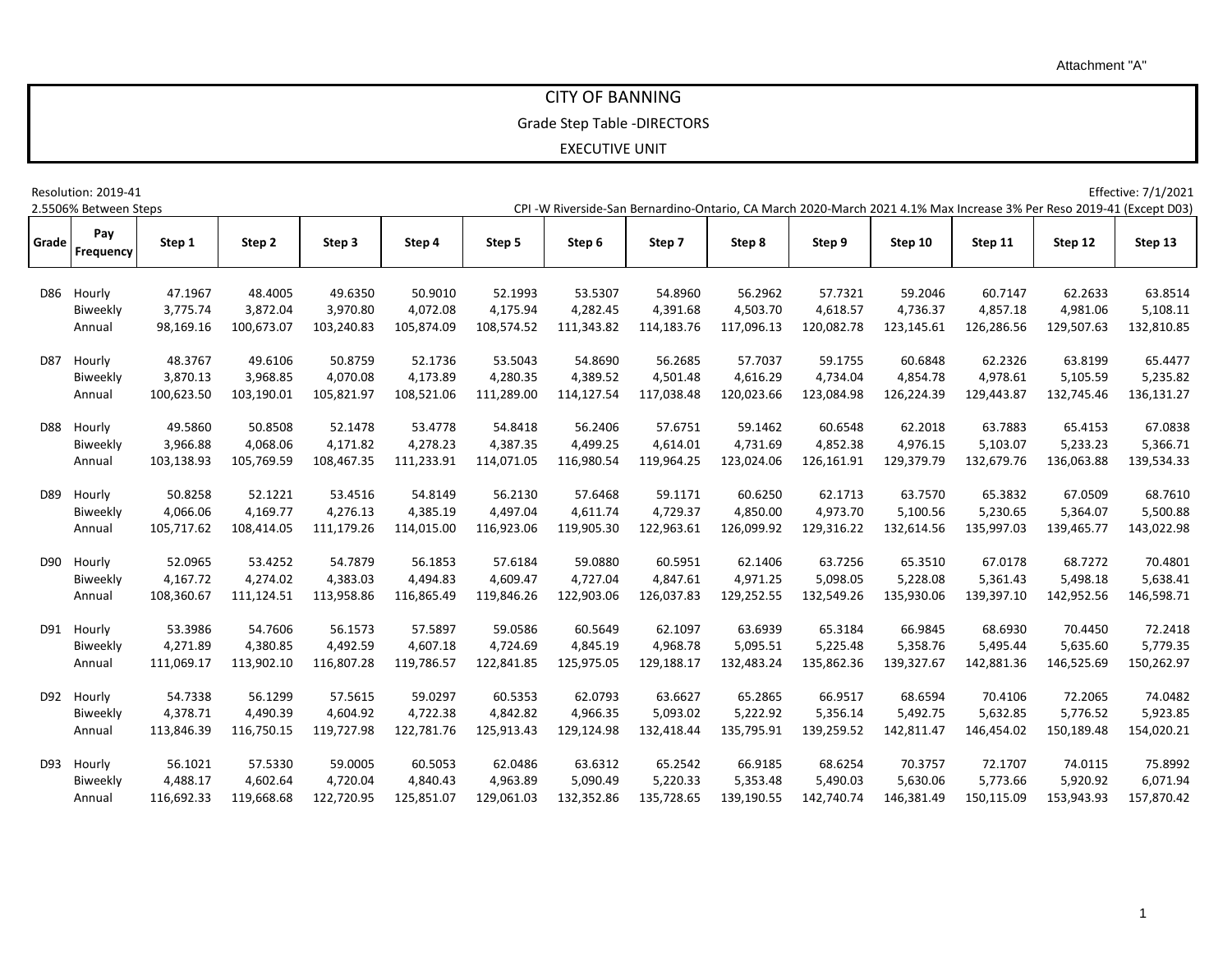## CITY OF BANNING Grade Step Table -DIRECTORS

### EXECUTIVE UNIT

|                 | Resolution: 2019-41<br>2.5506% Between Steps |            |            |            |            |            |            |            | CPI -W Riverside-San Bernardino-Ontario, CA March 2020-March 2021 4.1% Max Increase 3% Per Reso 2019-41 (Except D03) |            |            |            |            | Effective: 7/1/2021 |
|-----------------|----------------------------------------------|------------|------------|------------|------------|------------|------------|------------|----------------------------------------------------------------------------------------------------------------------|------------|------------|------------|------------|---------------------|
| Grade           | Pay<br>Frequency                             | Step 1     | Step 2     | Step 3     | Step 4     | Step 5     | Step 6     | Step 7     | Step 8                                                                                                               | Step 9     | Step 10    | Step 11    | Step 12    | Step 13             |
| D94             | Hourly                                       | 57.5049    | 58.9717    | 60.4758    | 62.0183    | 63.6001    | 65.2223    | 66.8859    | 68.5919                                                                                                              | 70.3414    | 72.1355    | 73.9754    | 75.8622    | 77.7971             |
|                 | Biweekly                                     | 4,600.39   | 4,717.73   | 4,838.06   | 4,961.46   | 5,088.01   | 5,217.78   | 5,350.87   | 5,487.35                                                                                                             | 5,627.31   | 5,770.84   | 5,918.03   | 6,068.98   | 6,223.77            |
|                 | Annual                                       | 119,610.26 | 122,661.04 | 125,789.63 | 128,998.02 | 132,288.25 | 135,662.39 | 139,122.60 | 142,671.06                                                                                                           | 146,310.03 | 150,041.81 | 153,868.78 | 157,793.35 | 161,818.03          |
| D95             | Hourly                                       | 58.9424    | 60.4458    | 61.9875    | 63.5686    | 65.1899    | 66.8527    | 68.5578    | 70.3065                                                                                                              | 72.0997    | 73.9387    | 75.8246    | 77.7585    | 79.7418             |
|                 | Biweekly                                     | 4,715.39   | 4,835.66   | 4,959.00   | 5,085.49   | 5,215.20   | 5,348.21   | 5,484.63   | 5,624.52                                                                                                             | 5,767.98   | 5,915.09   | 6,065.96   | 6,220.68   | 6,379.35            |
|                 | Annual                                       | 122,600.19 | 125,727.23 | 128,934.03 | 132,222.62 | 135,595.09 | 139,053.58 | 142,600.28 | 146,237.44                                                                                                           | 149,967.38 | 153,792.44 | 157,715.07 | 161,737.76 | 165,863.04          |
| D96             | Hourly                                       | 60.4161    | 61.9570    | 63.5373    | 65.1579    | 66.8198    | 68.5241    | 70.2719    | 72.0642                                                                                                              | 73.9023    | 75.7873    | 77.7203    | 79.7026    | 81.7355             |
|                 | Biweekly                                     | 4,833.28   | 4,956.56   | 5,082.98   | 5,212.63   | 5,345.58   | 5,481.93   | 5,621.75   | 5,765.14                                                                                                             | 5,912.18   | 6,062.98   | 6,217.62   | 6,376.21   | 6,538.84            |
|                 | Annual                                       | 125,665.39 | 128,870.61 | 132,157.58 | 135,528.39 | 138,985.18 | 142,530.14 | 146,165.51 | 149,893.61                                                                                                           | 153,716.79 | 157,637.49 | 161,658.20 | 165,781.45 | 170,009.87          |
| D97             | Hourly                                       | 61.9264    | 63.5059    | 65.1257    | 66.7868    | 68.4902    | 70.2372    | 72.0286    | 73.8658                                                                                                              | 75.7498    | 77.6819    | 79.6632    | 81.6951    | 83.7789             |
|                 | Biweekly                                     | 4,954.11   | 5,080.47   | 5,210.06   | 5,342.94   | 5,479.22   | 5,618.97   | 5,762.29   | 5,909.26                                                                                                             | 6,059.99   | 6,214.55   | 6,373.06   | 6,535.61   | 6,702.31            |
|                 | Annual                                       | 128,806.94 | 132,092.29 | 135,461.44 | 138,916.52 | 142,459.72 | 146,093.30 | 149,819.55 | 153,640.85                                                                                                           | 157,559.61 | 161,578.33 | 165,699.55 | 169,925.88 | 174,260.01          |
| D98             | Hourly                                       | 63.4745    | 65.0935    | 66.7538    | 68.4564    | 70.2025    | 71.9930    | 73.8293    | 75.7124                                                                                                              | 77.6435    | 79.6239    | 81.6548    | 83.7375    | 85.8733             |
|                 | Biweekly                                     | 5,077.96   | 5,207.48   | 5,340.30   | 5,476.51   | 5,616.20   | 5,759.44   | 5,906.34   | 6,056.99                                                                                                             | 6,211.48   | 6,369.91   | 6,532.38   | 6,699.00   | 6,869.86            |
|                 | Annual                                       | 132,027.03 | 135,394.51 | 138,847.89 | 142,389.34 | 146,021.12 | 149,745.54 | 153,564.95 | 157,481.77                                                                                                           | 161,498.50 | 165,617.69 | 169,841.93 | 174,173.92 | 178,616.40          |
| D99             | Hourly                                       | 65.0615    | 66.7209    | 68.4227    | 70.1679    | 71.9576    | 73.7929    | 75.6751    | 77.6053                                                                                                              | 79.5847    | 81.6146    | 83.6962    | 85.8310    | 88.0202             |
|                 | Biweekly                                     | 5,204.92   | 5,337.67   | 5,473.82   | 5,613.43   | 5,756.61   | 5,903.44   | 6,054.01   | 6,208.42                                                                                                             | 6,366.77   | 6,529.17   | 6,695.70   | 6,866.48   | 7,041.62            |
|                 | Annual                                       | 135,327.84 | 138,779.52 | 142,319.23 | 145,949.22 | 149,671.80 | 153,489.33 | 157,404.23 | 161,418.98                                                                                                           | 165,536.13 | 169,758.30 | 174,088.15 | 178,528.45 | 183,081.99          |
| D <sub>0</sub>  | Hourly                                       | 66.6877    | 68.3887    | 70.1330    | 71.9218    | 73.7562    | 75.6375    | 77.5667    | 79.5451                                                                                                              | 81.5740    | 83.6546    | 85.7883    | 87.9764    | 90.2203             |
|                 | Biweekly                                     | 5,335.02   | 5,471.09   | 5,610.64   | 5,753.74   | 5,900.50   | 6,051.00   | 6,205.33   | 6,363.61                                                                                                             | 6,525.92   | 6,692.37   | 6,863.06   | 7,038.11   | 7,217.63            |
|                 | Annual                                       | 138,710.47 | 142,248.42 | 145,876.60 | 149,597.33 | 153,412.96 | 157,325.91 | 161,338.67 | 165,453.77                                                                                                           | 169,673.84 | 174,001.54 | 178,439.62 | 182,990.90 | 187,658.27          |
| D01             | Hourly                                       | 68.3549    | 70.0984    | 71.8863    | 73.7198    | 75.6001    | 77.5284    | 79.5058    | 81.5337                                                                                                              | 83.6133    | 85.7459    | 87.9330    | 90.1758    | 92.4758             |
|                 | Biweekly                                     | 5,468.39   | 5,607.87   | 5,750.90   | 5,897.58   | 6,048.01   | 6,202.27   | 6,360.46   | 6,522.69                                                                                                             | 6,689.06   | 6,859.67   | 7,034.64   | 7,214.06   | 7,398.06            |
|                 | Annual                                       | 142,178.17 | 145,804.57 | 149,523.46 | 153,337.21 | 157,248.23 | 161,259.00 | 165,372.07 | 169,590.05                                                                                                           | 173,915.62 | 178,351.51 | 182,900.54 | 187,565.60 | 192,349.65          |
| D <sub>02</sub> | Hourly                                       | 70.0640    | 71.8511    | 73.6837    | 75.5631    | 77.4904    | 79.4669    | 81.4937    | 83.5723                                                                                                              | 85.7039    | 87.8899    | 90.1316    | 92.4305    | 94.7880             |
|                 | Biweekly                                     | 5,605.12   | 5,748.09   | 5,894.70   | 6,045.05   | 6,199.23   | 6,357.35   | 6,519.50   | 6,685.79                                                                                                             | 6,856.31   | 7,031.19   | 7,210.53   | 7,394.44   | 7,583.04            |
|                 | Annual                                       | 145,733.15 | 149,450.22 | 153,262.09 | 157,171.20 | 161,180.01 | 165,291.06 | 169,506.98 | 173,830.42                                                                                                           | 178,264.14 | 182,810.95 | 187,473.72 | 192,255.43 | 197,159.09          |

2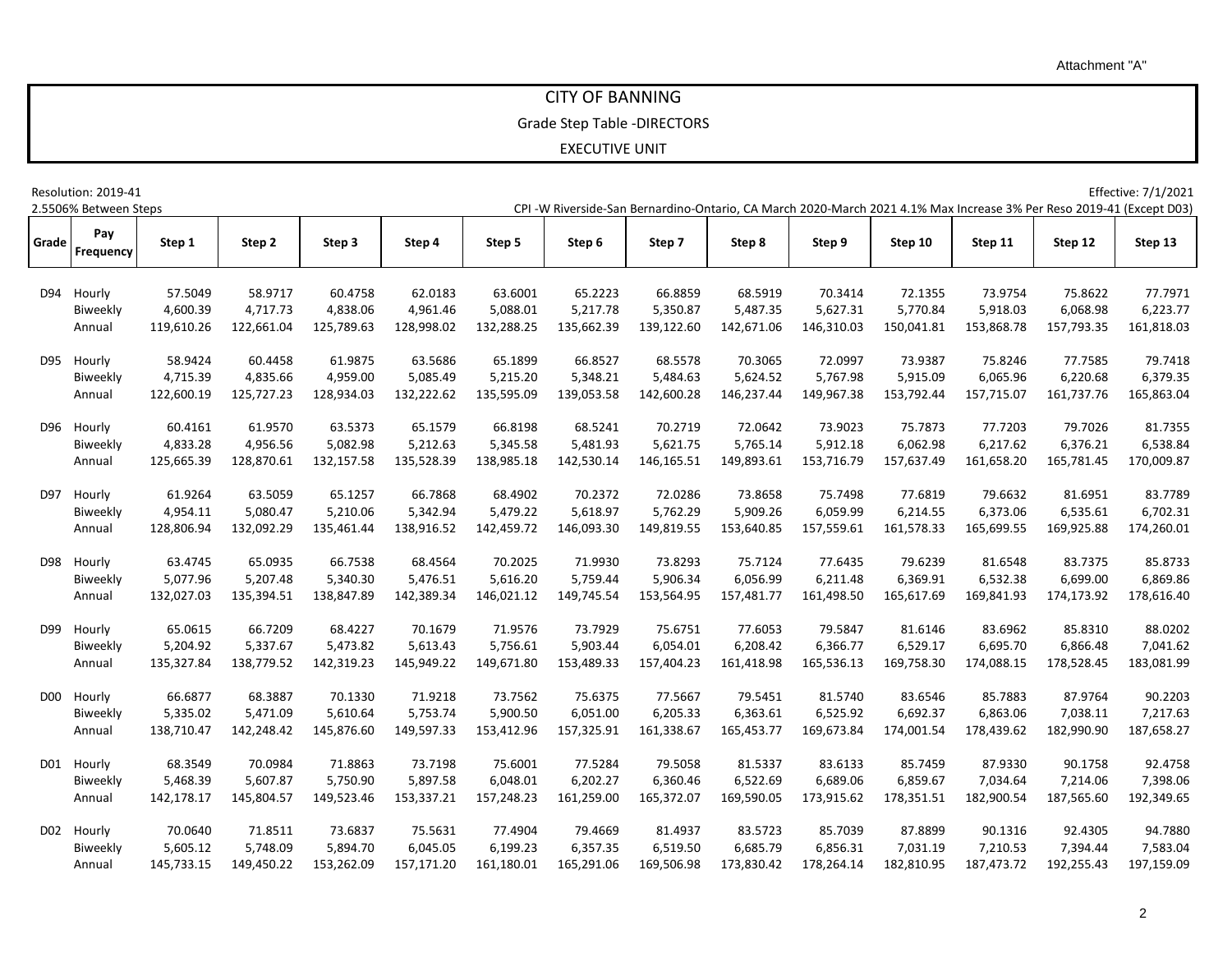## CITY OF BANNING

## Grade Step Table -DIRECTORS

## EXECUTIVE UNIT

|                 | Resolution: 2019-41<br>2.5506% Between Steps |            |            |                                                                                                            |            |            |            |            | CPI -W Riverside-San Bernardino-Ontario, CA March 2020-March 2021 4.1% Max Increase 3% Per Reso 2019-41 (Except D03) |            |            |            |            | Effective: 7/1/2021 |
|-----------------|----------------------------------------------|------------|------------|------------------------------------------------------------------------------------------------------------|------------|------------|------------|------------|----------------------------------------------------------------------------------------------------------------------|------------|------------|------------|------------|---------------------|
| Grade           | Pay<br>Frequency                             | Step 1     | Step 2     | Step 3                                                                                                     | Step 4     | Step 5     | Step 6     | Step 7     | Step 8                                                                                                               | Step 9     | Step 10    | Step 11    | Step 12    | Step 13             |
|                 | D03 Hourly                                   | 74.3096    | 76.2050    | 78.1486                                                                                                    | 80.1419    | 82.1860    | 84.2822    | 86.4319    | 88.6365                                                                                                              | 90.8972    | 93.2157    | 95.5932    | 98.0314    | 100.5318            |
|                 | <b>Biweekly</b>                              | 5,944.77   | 6,096.40   | 6,251.89                                                                                                   | 6,411.35   | 6,574.88   | 6,742.58   | 6,914.55   | 7,090.92                                                                                                             | 7,271.78   | 7,457.25   | 7,647.46   | 7,842.51   | 8,042.55            |
|                 | Annual                                       | 154,563.99 | 158,506.30 | 162,549.16                                                                                                 | 166,695.14 | 170,946.86 | 175,307.04 | 179,778.42 | 184,363.85                                                                                                           | 189,066.23 | 193,888.55 | 198,833.87 | 203,905.33 | 209,106.18          |
|                 |                                              |            |            | D03 - Police Chief June 2020 -June 2021 CPI-W Los Angeles-Long Beach-Anaheim, CA 4.7% - Effective 8/1/2021 |            |            |            |            |                                                                                                                      |            |            |            |            |                     |
| D <sub>04</sub> | Hourly                                       | 73.6107    | 75.4883    | 77.4137                                                                                                    | 79.3882    | 81.4130    | 83.4896    | 85.6191    | 87.8029                                                                                                              | 90.0424    | 92.3390    | 94.6942    | 97.1094    | 99.5863             |
|                 | Biweekly                                     | 5,888.86   | 6,039.06   | 6,193.09                                                                                                   | 6,351.05   | 6,513.04   | 6,679.17   | 6,849.52   | 7,024.23                                                                                                             | 7,203.39   | 7,387.12   | 7,575.53   | 7,768.76   | 7,966.91            |
|                 | Annual                                       | 153,110.34 | 157,015.57 | 161,020.41                                                                                                 | 165,127.40 | 169,339.14 | 173,658.30 | 178,087.63 | 182,629.94                                                                                                           | 187,288.09 | 192,065.07 | 196,963.88 | 201,987.64 | 207,139.53          |
| <b>D05</b>      | Hourly                                       | 75.4510    | 77.3754    | 79.3490                                                                                                    | 81.3728    | 83.4483    | 85.5768    | 87.7595    | 89.9979                                                                                                              | 92.2934    | 94.6474    | 97.0615    | 99.5371    | 102.0759            |
|                 | Biweekly                                     | 6,036.08   | 6,190.03   | 6,347.92                                                                                                   | 6,509.83   | 6,675.87   | 6,846.14   | 7,020.76   | 7,199.83                                                                                                             | 7,383.47   | 7,571.79   | 7,764.92   | 7,962.97   | 8,166.07            |
|                 | Annual                                       | 156,938.02 | 160,940.88 | 165,045.84                                                                                                 | 169,255.50 | 173,572.53 | 177,999.67 | 182,539.73 | 187,195.59                                                                                                           | 191,970.20 | 196,866.59 | 201,887.87 | 207,037.22 | 212,317.91          |
| DO6             | Hourly                                       | 77.3373    | 79.3099    | 81.3328                                                                                                    | 83.4073    | 85.5347    | 87.7163    | 89.9536    | 92.2480                                                                                                              | 94.6008    | 97.0137    | 99.4881    | 102.0257   | 104.6280            |
|                 | Biweekly                                     | 6,186.99   | 6,344.79   | 6,506.62                                                                                                   | 6,672.58   | 6,842.77   | 7,017.30   | 7,196.29   | 7,379.84                                                                                                             | 7,568.07   | 7,761.10   | 7,959.05   | 8,162.06   | 8,370.24            |
|                 | Annual                                       | 160,861.69 | 164,964.63 | 169,172.21                                                                                                 | 173,487.12 | 177,912.08 | 182,449.91 | 187,103.48 | 191,875.74                                                                                                           | 196,769.72 | 201,788.53 | 206,935.35 | 212,213.44 | 217,626.15          |
| D07             | Hourly                                       | 79.2709    | 81.2928    | 83.3663                                                                                                    | 85.4926    | 87.6732    | 89.9094    | 92.2026    | 94.5543                                                                                                              | 96.9660    | 99.4392    | 101.9755   | 104.5765   | 107.2439            |
|                 | Biweekly                                     | 6,341.67   | 6,503.42   | 6,669.30                                                                                                   | 6,839.41   | 7,013.85   | 7,192.75   | 7,376.21   | 7,564.35                                                                                                             | 7,757.28   | 7,955.14   | 8,158.04   | 8,366.12   | 8,579.51            |
|                 | Annual                                       | 164,883.53 | 169,089.05 | 173,401.83                                                                                                 | 177,824.62 | 182,360.22 | 187,011.50 | 191,781.41 | 196,672.99                                                                                                           | 201,689.33 | 206,833.62 | 212,109.12 | 217,519.17 | 223,067.21          |
| D <sub>08</sub> | Hourly                                       | 81.2528    | 83.3252    | 85.4505                                                                                                    | 87.6300    | 89.8651    | 92.1572    | 94.5077    | 96.9182                                                                                                              | 99.3902    | 101.9253   | 104.5250   | 107.1910   | 109.9250            |
|                 | Biweekly                                     | 6,500.22   | 6,666.01   | 6,836.04                                                                                                   | 7,010.40   | 7,189.21   | 7,372.57   | 7,560.62   | 7,753.46                                                                                                             | 7,951.22   | 8,154.02   | 8,362.00   | 8,575.28   | 8,794.00            |
|                 | Annual                                       | 169,005.73 | 173,316.39 | 177,736.99                                                                                                 | 182,270.35 | 186,919.34 | 191,686.91 | 196,576.07 | 201,589.94                                                                                                           | 206,731.70 | 212,004.59 | 217,411.98 | 222,957.29 | 228,644.04          |
| D <sub>09</sub> | Hourly                                       | 83.2839    | 85.4081    | 87.5865                                                                                                    | 89.8205    | 92.1115    | 94.4609    | 96.8702    | 99.3410                                                                                                              | 101.8748   | 104.4732   | 107.1379   | 109.8705   | 112.6729            |
|                 | Biweekly                                     | 6,662.71   | 6,832.65   | 7,006.92                                                                                                   | 7,185.64   | 7,368.92   | 7,556.87   | 7,749.62   | 7,947.28                                                                                                             | 8,149.98   | 8,357.85   | 8,571.03   | 8,789.64   | 9,013.83            |
|                 | Annual                                       | 173,230.46 | 177,648.88 | 182,179.99                                                                                                 | 186,826.67 | 191,591.87 | 196,478.62 | 201,490.00 | 206,629.20                                                                                                           | 211,899.49 | 217,304.20 | 222,846.76 | 228,530.69 | 234,359.59          |
| D10             | Hourly                                       | 85.3659    | 87.5433    | 89.7761                                                                                                    | 92.0660    | 94.4142    | 96.8223    | 99.2919    | 101.8244                                                                                                             | 104.4216   | 107.0849   | 109.8162   | 112.6172   | 115.4896            |
|                 | Biweekly                                     | 6,829.27   | 7,003.46   | 7,182.09                                                                                                   | 7,365.28   | 7,553.14   | 7,745.79   | 7,943.35   | 8,145.95                                                                                                             | 8,353.72   | 8,566.79   | 8,785.30   | 9,009.38   | 9,239.17            |
|                 | Annual                                       | 177,561.11 | 182,089.99 | 186,734.37                                                                                                 | 191,497.22 | 196,381.55 | 201,390.45 | 206,527.12 | 211,794.80                                                                                                           | 217,196.84 | 222,736.66 | 228,417.78 | 234,243.81 | 240,218.43          |
|                 | D11 Hourly                                   | 87.5003    | 89.7321    | 92.0208                                                                                                    | 94.3679    | 96.7748    | 99.2432    | 101.7745   | 104.3703                                                                                                             | 107.0324   | 109.7624   | 112.5620   | 115.4330   | 118.3772            |
|                 | Biweekly                                     | 7,000.02   | 7,178.57   | 7,361.66                                                                                                   | 7,549.43   | 7,741.99   | 7,939.45   | 8,141.96   | 8,349.63                                                                                                             | 8,562.59   | 8,780.99   | 9,004.96   | 9,234.64   | 9,470.18            |
|                 | Annual                                       | 182,000.63 | 186,642.74 | 191,403.25                                                                                                 | 196,285.18 | 201,291.63 | 206,425.77 | 211,690.87 | 217,090.26                                                                                                           | 222,627.36 | 228,305.69 | 234,128.86 | 240,100.55 | 246,224.55          |